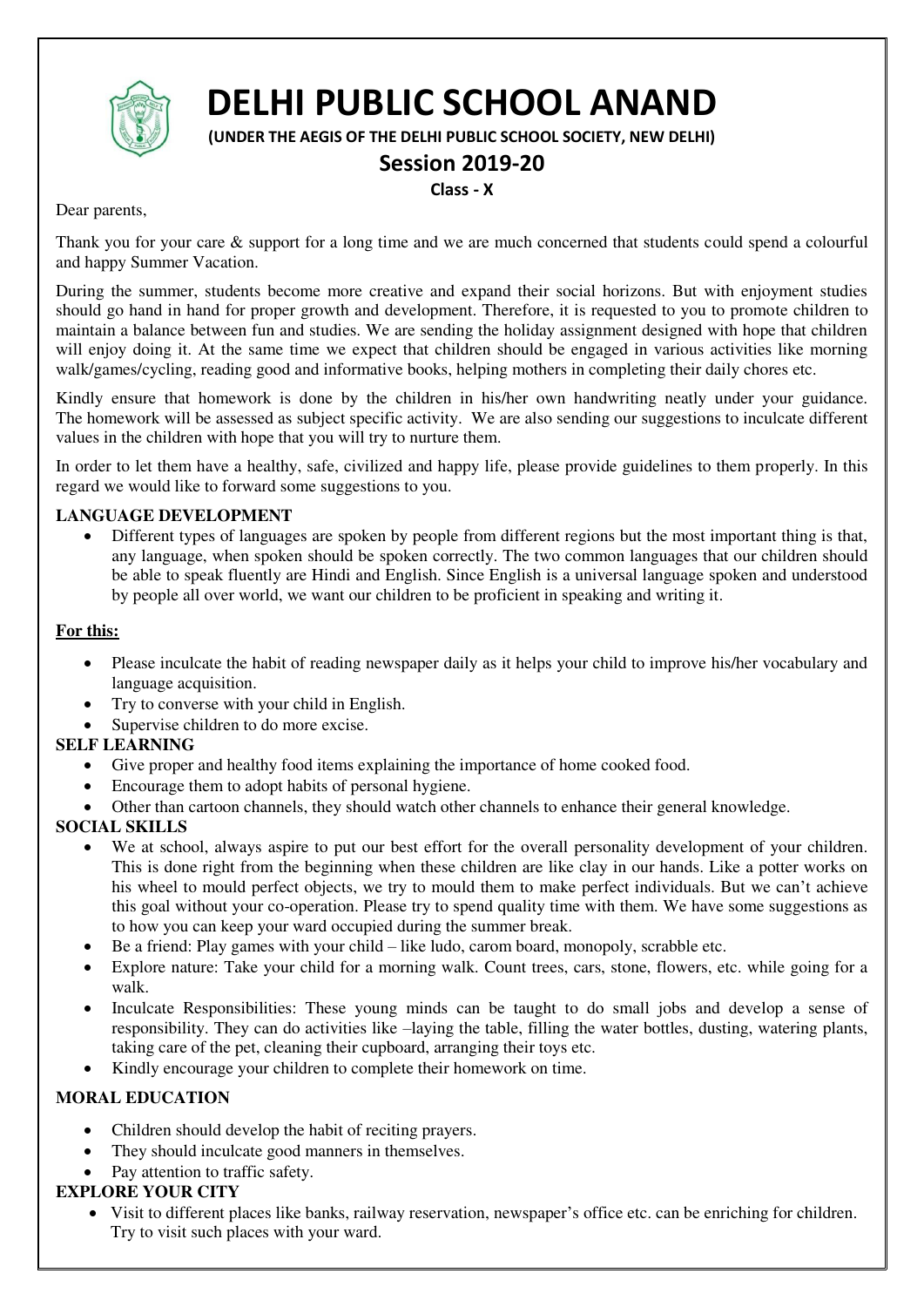## **Summer Break Home Work**

| <b>Class X</b>                                                                                                                                 |  |  |  |
|------------------------------------------------------------------------------------------------------------------------------------------------|--|--|--|
| <b>English</b>                                                                                                                                 |  |  |  |
| Descriptive skill test Ch-1,2 Poem 1,2,3 Diary Entry                                                                                           |  |  |  |
| Hindi                                                                                                                                          |  |  |  |
| 'भ्रमरगीत' कविता में गोपियाँ कृष्ण के प्रति अपनी अनन्य भक्ति किन तर्कों के साथ                                                                 |  |  |  |
| प्रस्तुत करती हैं।                                                                                                                             |  |  |  |
| 'नेताजी का चश्मा' पाठ में लेखकने समाज की किस समस्या को उठाया है ?                                                                              |  |  |  |
| <b>Sanskrit</b>                                                                                                                                |  |  |  |
| Write the following twice in your notebook.                                                                                                    |  |  |  |
| शब्दरूपाणि अकारान्त – पुल्लिंग शब्दः, बालकः, राम ,आकारान्त – स्त्रीलिंग शब्दः, बालिका,                                                         |  |  |  |
| माला ,अकारान्त  नपुंसकलिंग ,पुष्पम् ,  फलम्                                                                                                    |  |  |  |
| <b>Science</b>                                                                                                                                 |  |  |  |
| Descriptive skill test Sheet                                                                                                                   |  |  |  |
| Computer                                                                                                                                       |  |  |  |
| 1. During the summer vacation when you visit a restaurant for lunch or dinner write a                                                          |  |  |  |
| dialogue how you ordered the food.                                                                                                             |  |  |  |
| 2. Describe a memorable incident during your summer vacation.<br>3. Describe a place you visited during the summer vacation in your own words. |  |  |  |
| Type all the above and send the same via E-mail to jatin.mistry@dpsanand.com, Cc<br>4.                                                         |  |  |  |
| the same to jayalwayas1@gmail.com                                                                                                              |  |  |  |
| <b>Social Science</b>                                                                                                                          |  |  |  |
| History: Chapter 1, 2.                                                                                                                         |  |  |  |
| Write summary of the whole chapter (part wise)                                                                                                 |  |  |  |
| Find about the anti-imperialist movement in any country in South America.                                                                      |  |  |  |
| Find Nationalist symbols in countries outside Europe.                                                                                          |  |  |  |
| <b>Geography: Chapter 1, 2</b>                                                                                                                 |  |  |  |
| Prepare a list of resources.                                                                                                                   |  |  |  |
| On an outline map of India mark the types of soil.                                                                                             |  |  |  |
| Collect the information about Wildlife Sanctuaries and National Parks and                                                                      |  |  |  |
| mark their location on the map.                                                                                                                |  |  |  |
| Write a summarized note of both chapters. [200 words]                                                                                          |  |  |  |
| Civics: Chapter 1.                                                                                                                             |  |  |  |
| Prepare a summarized note of the chapter.                                                                                                      |  |  |  |
| Prepare a linguistic chart of India.                                                                                                           |  |  |  |
| Economics: Chapter 1, 2.                                                                                                                       |  |  |  |
| Write a summarized note of both chapters. [200 words]                                                                                          |  |  |  |
| Prepare a note of development in your area.<br>$\bullet$                                                                                       |  |  |  |
| How it is developed during last decades?<br>Facilities.                                                                                        |  |  |  |
| Compare the development of two states of your choice.                                                                                          |  |  |  |
| <b>Disaster Management.</b>                                                                                                                    |  |  |  |
| Prepare an evacuation plan for your locality in case you are prone to flood.                                                                   |  |  |  |
| Prepare a brief note about survival skills in emergencies.                                                                                     |  |  |  |

**You can use web resources.**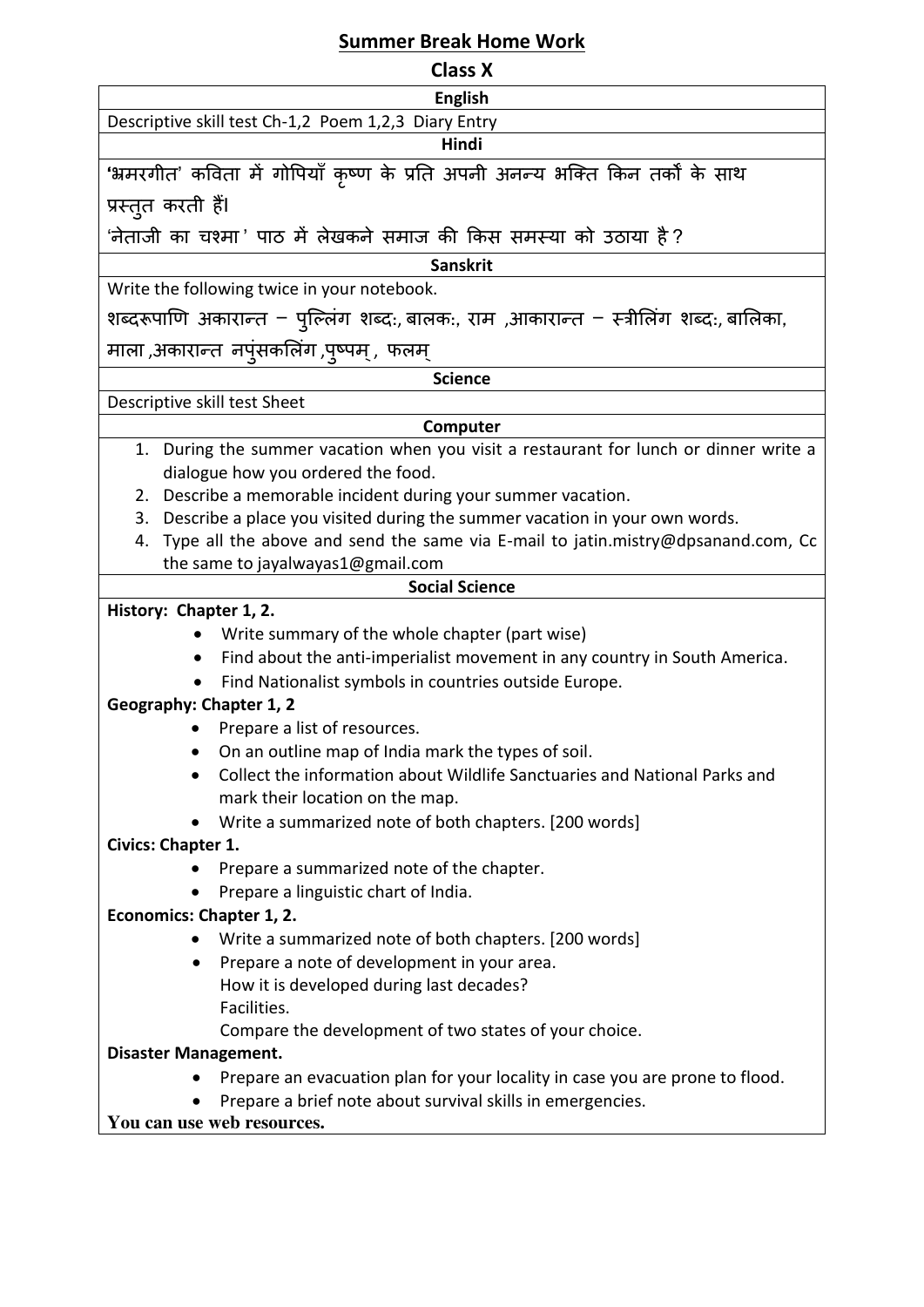| Class   | Χ    |
|---------|------|
| Subject | Fngl |

Subject : English Ch : A Letter to God

## **Summary:**

[Lencho is a hard-working farmer](https://englishnotes.com/question/write-a-note-on-character-sketch-of-lencho-in-a-letter-to-god/) who lives in a beautiful valley. He is a committed husband and devoted father and always gives his best to provide for his young family.

In the midst of the valley, he has prepared his fields of corn and kidney beans and is waiting for the rain to replenish the soil and reap healthy harvest this year.

One day while waiting for his wife calls him and the boys in to have dinner. As soon as they step inside, the rain-laden clouds appear over the mountains. Lencho goes out to enthral in the falling droplets which he calls as falling coins.

But soon his delight turns into despair as the rain is followed by a severe hailstorm. In a matter of hours, his entire field and its crops are covered by white hailstones. There is not a single crop left unscathed.

Lencho's heart sinks into melancholy. His wife encourages him to keep faith in God, who helps those in need and feeds the hungry. Lencho is a true faithful as well.

He decides to ask for divine help, literally through a written appeal. He takes a paper and scribbles his appeal for 100 pesos and [addresses it to](https://englishnotes.com/question/why-did-lencho-write-a-letter-to-god/) 'God'.

He carries the letter to the town post office himself and affixes the postage stamp to make it official. Then he lingers back to his village house in the valley.

Back at the post office, a postman collects the letter and brings it to the notice of his postmaster. They both are amused by the address on the letter but soon realize and admire the sheer strength of faith in Lencho's words.

They read the letter and realize his predicament as well. Trying to preserve Lencho's resolute faith and in the process help a desperate man, the entire post office contributes their share to pool money for the farmer. They are able to scrounge up 70 pesos and put it inside an envelope with a letter signed by 'God'.

The next weekend when Lencho arrives at the post office to collect his letter from 'God', he is not surprised at all to see it there. He takes it and leaves.

But, he returns soon afterwards. He is visibly disturbed and searches for a piece of paper and ink. He then writes something on the paper and sticks a postage stamp to it and deposits it in the post box. As soon he leaves, the postman runs back to the post box and opens his new letter. In the letter, Lencho informs God that he only got 70 per cent of the money that 'God' had sent him as the wicked and greedy people at the post office stole his 30 pesos.

He further goes on to request God to send the rest of the amount directly to him as he was still in desperate need of divine help.

#### **Points to remember:**

- Lencho was a farmer and had the field of ripe corn.
- He needed a downpour to make his harvest good.
- But the rain turned into hailstones which destroyed his whole crop of corn.
- He had nothing to eat so he decided to seek help from god.
- He wrote a letter to god demanding 100 pesos.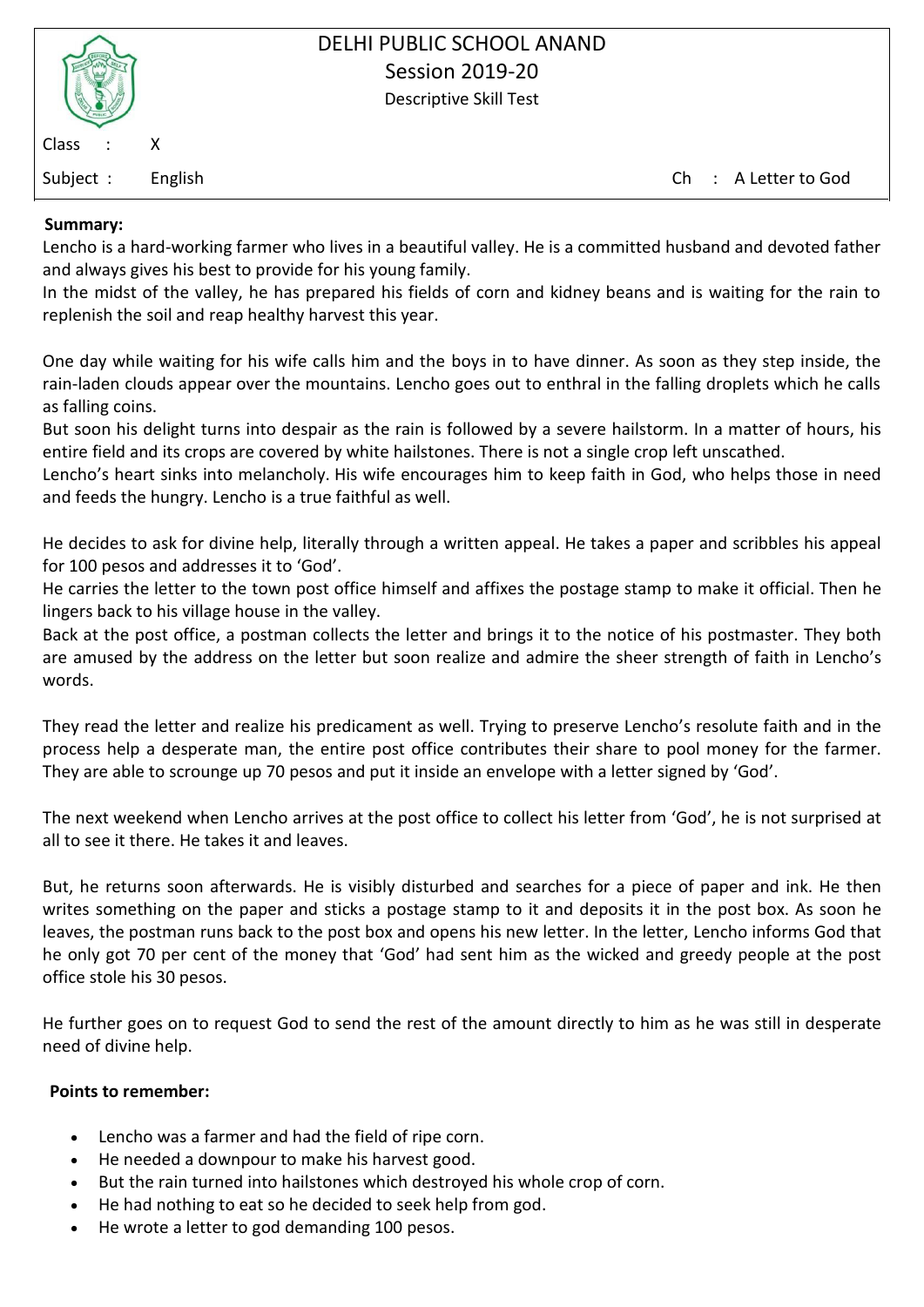- The post office employees made fun of him. But the post master decided to help him.
- He collected 70 pesos from his own effort.
- But Lencho was angry to receive 70 pesos in place of 100.
- He wrote another letter to god demanding rest of the money.
- He also requested to send the money through another means because what he believed that post office employees were bunch of crooks.

## **Answer the following questions in brief**

- 1. Where was Lencho's house situated?
- 2. What did Lencho and the earth need immediately?
- 3. How did rain come as predicted by Lencho and how did he receive it?
- 4. Why were the rain drops like new coins for Lencho?
- 5. Why did Lencho's happiness change into deep concern?
- 6. Describe the loss caused by the heavy fall of hailstones in general and to Lencho In particular.
- 7. Why did Lencho think of writing a letter to God? What did he write in the letter?
- 8. What was the address written and how was the letter sent to God?
- 9. Why did Lencho show no surprise on seeing the money?
- 10. Why was Lencho angry after counted the money?

## **Answer the following questions in detail**

- 1. Describe Lencho as farmer. How did the rain gladden his heart but the heavy hailstone that followed him a worried man?
- 2. What circumstances made Lencho write a letter to God? What does this act show about him?
- 3. Writing a letter to God for help, really shows not only the unshaken faith in God of the writer but also shows his utter simplicity and innocence. Comment.
- 4. Draw a character sketch of Lencho, the farmer in about 120-150 words.
- 5. Describe the ironical end of the story.

After a long vacation, your school is going to reopen in couple of days. write a dairy entry describing

your feeling about having to go to school

You are selected for Indian Cricket Team result you are on the Top of the world. Write a diary entry

In 100 to120 words as Yammini.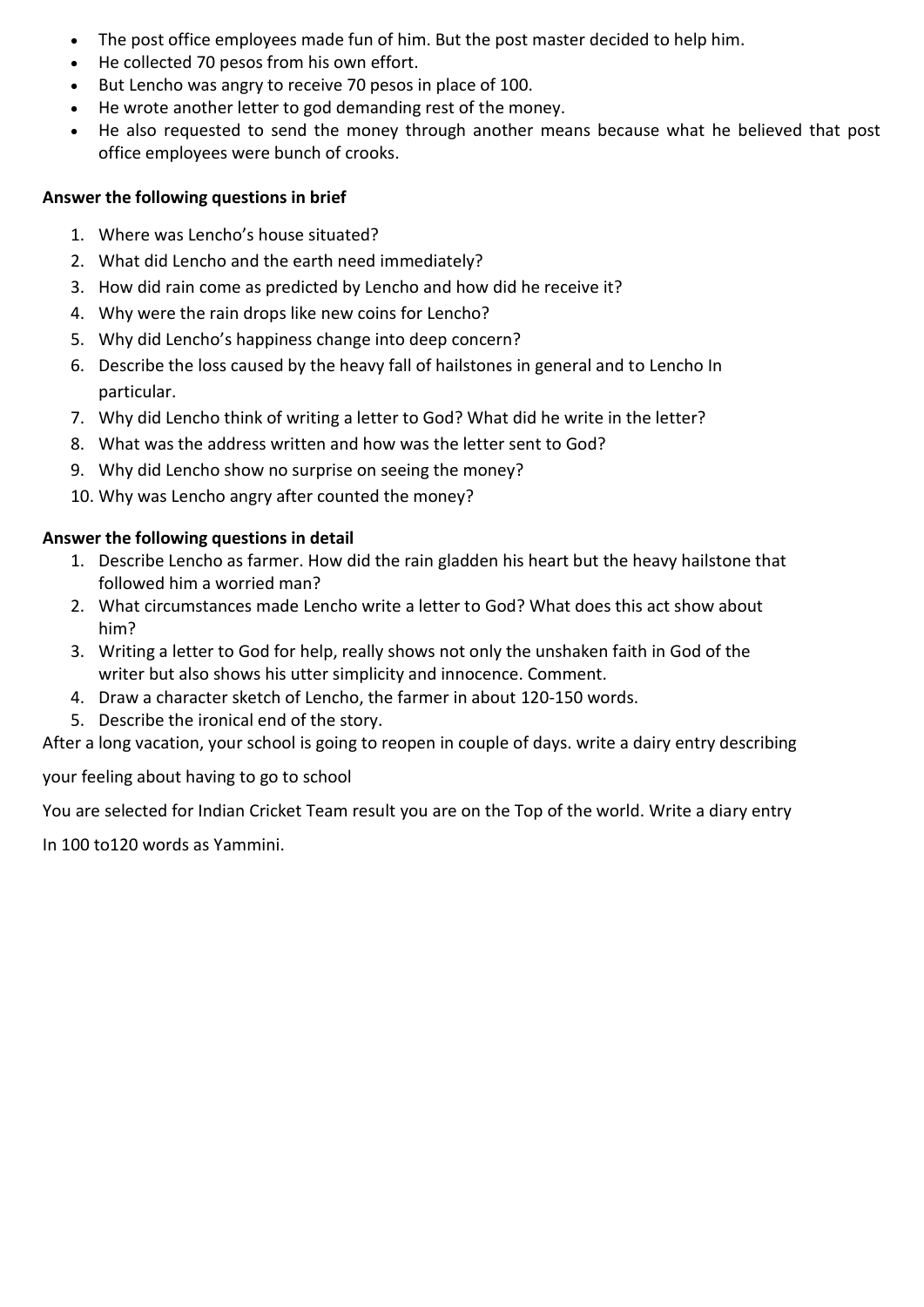

Subject : English Ch : 2 Nelson Mandela

## **Summary:**

- **First Non-Racial Government:** It was the 10th of May, 1994. The day was bright and clear. The inauguration ceremony of the first non-racial government was held at the lovely amphitheatre in the Union Buildings in Pretoria. It was the largest gathering of international leaders on South African soil. Politicians and dignitaries from more than 140 countries attended the ceremony. First of all Mr. de Klerk was sworn-in as second Deputy President. Then Thabo Mbeki was sworn-in as the first Deputy President. Then came Mandela's turn. He was sworn-in as the first black President of South Africa.
- **Mandela's speech:** Mandela spoke how for decades South Africa was the seat of white supremacy. Now the presence of all people confer glory and hope to newborn liberty. The blacks who were considered as outlaws not so long ago were hosting the nations of the world on their soil. Their victory over 'apartheid' was a common victory for justice, peace and human dignity. Political freedom had been won. Now they would work hard to liberate all their people from the bondage of poverty, deprivation and diseases. Never would South Africa again face the oppression of one by another.
- **Impressive Display of jets:** Then there was a spectacular display of jets. South African jets and helicopters roared in perfect formation over them in the sky. It was also a demonstration of the military's loyalty to democracy and to the new government. Then two national anthems were played.
- **The sense of History:** Nelson Mandela was overwhelmed with a sense of history. A few years after the Anglo-Boer war, apartheid was introduced in South Africa. The society based on racial-discrimination was the harshest and most inhuman society in the world. Now a new system based on the equality of all men regardless of their colour and race has replaced the old and cruel system.
- **The policy of Apartheid:** Apartheid created a deep and lasting wound in the people. The decades of exploitation and oppression of the black produced heroes like Tambo's, Sislus and others. These black heroes were men of extraordinary courage, wisdom and generosity. The greatest wealth of South Africa was not in its minerals and diamonds but in men of such great character.
- **The struggle of Comrades:** Nelson Mandela learnt the meaning of courage from such brave comrades. Courage is the victory over fear. These comrades were ready to risk and sacrifice their lives for an idea the idea of freedom and equality. Even in the darkest prisons their hopes and faith were not broken. They never allowed the flame of struggle to be extinguished.
- **Twin Responsibilities:** Nelson Mandela thought that every man has twin obligations. He has a duty towards his wife and children and an obligation to his people and country. In South Africa, it was impossible for blacks like him to fulfil both those obligations. If any black tried to live like a free human being, he was punished and isolated. He was forced to live an isolated life — away from his family. He was forced to live a life of rebellion and secrecy.
- **Joining the African National Congress:** Mandela realised that not only was he deprived of freedom but his brothers and sisters were also deprived of freedom. That was why he joined the African National Congress. It was his desire for the freedom of his people and their self-respect that totally transformed him from a weak young man to a bold one. A law-abiding lawyer was forced to become an outlaw. He realised that freedom is indivisible. He knew the oppressed must be liberated. The oppressed and the oppressor alike are robbed of their humanity. Both of them must be liberated.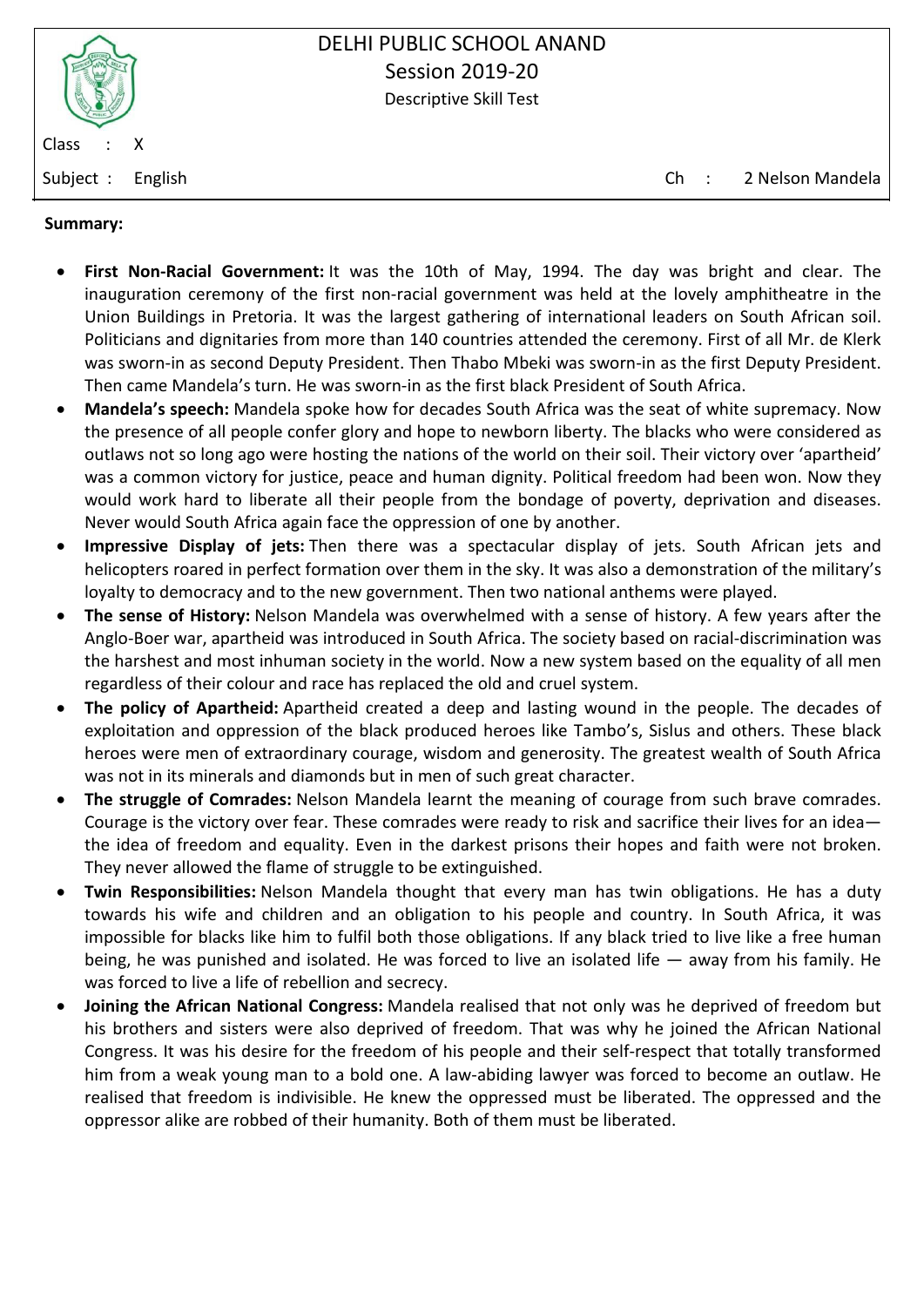## **Points to Remember**

- The inauguration ceremony of the first non-racial government was held in the Union Buildings in Pretoria.
- Politicians and dignitaries from more than 140 countries attended the ceremony.
- Nelson Mandela was then sworn-in as the President of the Republic of South Africa.
- For decades South Africa had been the seat for white supremacy.
- The blacks were considered as outlaws.
- Their victory over 'apartheid' was a common victory for justice, peace and freedom.
- Nelson Mandela was overwhelmed with a sense of history.
- The society based on racial discrimination was the harshest and most inhuman society in the world.
- The decades of oppression and exploitation of the blacks produced heroes like Tambo's, Sisulu and others in South Africa.
- Mandela learned the meaning of courage from such brave comrades who were ready to sacrifice their lives for the freedom of their people.
- Every man has twin responsibilities —responsibilities towards his family and for his people and country.
- If any black tried to live like a free human being, he was punished and isolated from his family and community.
- Mandela realised that not only he but his brothers and sisters were deprived of freedom.
- His desire for the freedom and dignity of his people made him a rebel.
- He realised that freedom is indivisible.

## **Q.1 Answer the following questions in brief**

- 11. What type of government was chosen in South Africa?
- 12. What type of government was chosen in South Africa?
- 13. How was it chosen?
- 14. What do the military generals do?
- 15. How has their attitude changed and why?
- 16. What animated the narrator's/author's life?
- 17. Who is the law-abiding attorney here?
- 18. How did `he' become a criminal?
- 19. When and what transformation took place in Mandela?
- 20. What was the special importance of 10 May?
- 21. Why had the narrator been busy for the past few days?
- 22. What was to be inaugurated on that day?
- 23. How was the size of the gathering there?
- 24. Why was Mandela overwhelmed?
- 25. What did the white-skinned peoples of South Africa patch up?
- 26. What was the structure that they created?
- 27. Could Mandela and his people succeed in breaking that structure?
- 28. What does it require to produce men of such high characters?
- 29. What is South Africa rich in?
- 30. What has Mandela always known?

## **Q.2 Answer the following questions in detail**

- 1. Nelson Mandela in his inaugural speech used these two words 'an extraordinary human disaster' and so 'glorious a human achievement'. What did he mean by that?
- 2. What were the difficulties faced by Nelson Mandela in achieving freedom for his people?
- 3. Give the character-sketch of Nelson Mandela.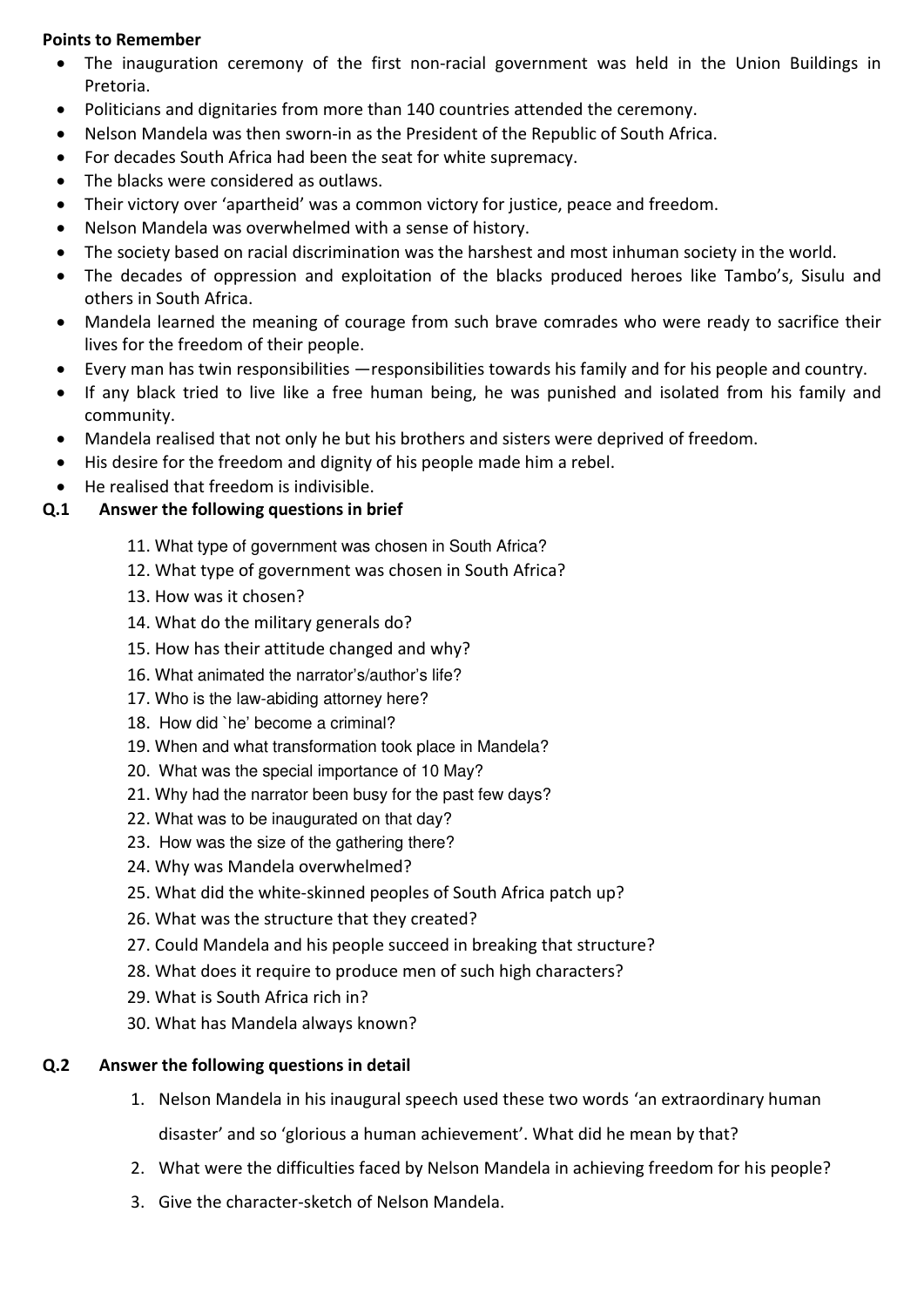4. What different concepts of freedom did Mandela have at different stages of his life?

Or

How did Mandela's understanding of freedom change with age and experience?

- 5. Why was Nelson Mandela overwhelmed with a sense of history? Give the birth and finally the burial of the apartheid regime in South Africa.
- 6. The apartheid regime, the whites created in South Africa, was one of the harshest and most inhumane societies the world has ever known. Elucidate.
- 7. Which twin obligations does Nelson Mandela mention in the lesson? Why were he and the rest of blacks able to fulfil those obligations?
- 8. How was Mandela's concept of freedom was different in boyhood and youth than what it was in his mature age? How were 'transitory freedoms' changed into his hunger for the freedom of his people?
- 9. Why does Mandela say that freedom is indivisible? How are the oppressed and the oppressor alike are robbed of their humanity?
- 10. Describe the contribution of Nelson Mandela in the struggle for independence of the blacks of his country against the hated apartheid regime.

OR

11. Draw a character-sketch of Nelson Mandela highlighting his struggle against the apartheid regime for the human rights of his people.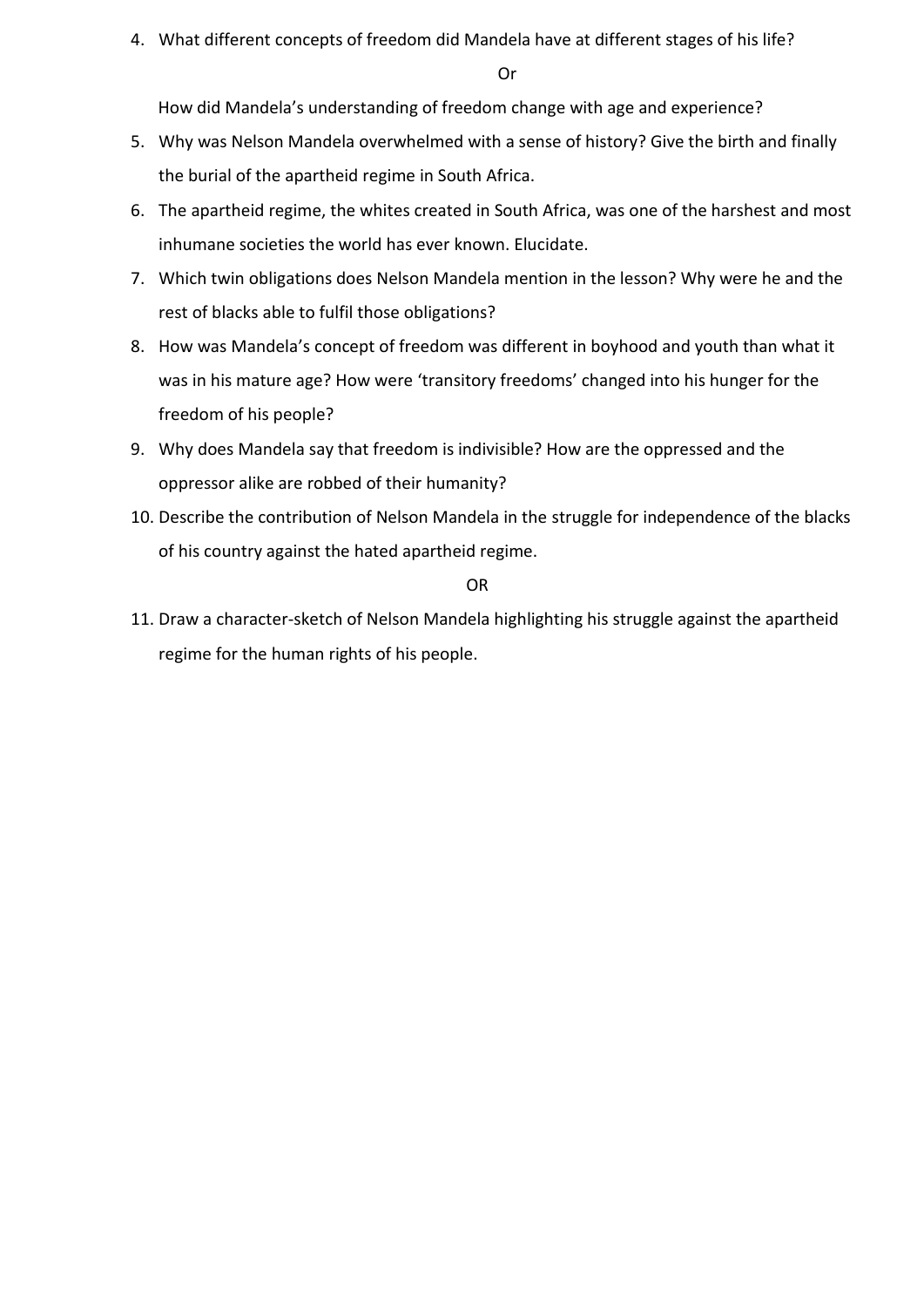| Class   | Χ     |
|---------|-------|
| Subject | Engli |

sh is the state of the state of Snow Poem 1: Dust of Snow Poem 1: Dust of Snow Poem 1: Dust of Snow  $\sim$ 

## **Summary:**

The 8 lines short poem Dust of Snow written by Robert Frost is about the poet's optimism and his message to the readers about finding something positive in the negative things.

The poem has been divided into two stanzas having 4 lines each. [The rhyme scheme of the poem is ABAB.](https://englishnotes.com/question/explain-dust-of-snow-literary-devices/) There is a shift of mood from hopelessness and boredom to blissful and hopeful.

Stanza 1

In the first stanza, the poet says that one day, he was on *the way* which means that he was outside, roaming around in the open. Suddenly in the winter season, *[a crow shook on](https://englishnotes.com/question/the-way-a-crow-shook-down-on-me-explain-the-phrase/)* him *the dust of snow from a hemlock tree*.

Here we have three important things which have a great significance in society. First, there is *a crow* which is black and often considered as the symbol of death, doom and ill-omen. Also, the crow shook snow on the poet and not threw. Thus it is obvious that the crow was shivering with the chilly cold – again a symbol of doom.

So, dusk again becomes another ill-omen and indicates bad-luck or doom or something terrible.

Finally, we have *a hemlock tree*. Hemlock is a poisonous tree which was used to Socrates to commit suicide. Thus this image is also the symbol of bad-luck or doom.

The poet here cleverly uses all these images to show that his day was quite bad and waste. He was stuck among ample of ill-omens which would have ruined his remaining day as well. But the stanza ends leaving the reader in thoughts about the worst which might occur soon as the poet is seeing so many bad-omens at the same time.

One important thing worth noticing is that the whole poem is written in a single sentence. Though the stanza ends in the 4th line, the sentence has not ended which indicates the continuity of mood.

#### Stanza 2

In the previous stanza, we had guessed that something bad will happen in the final stanza. But all the three things (which are the signs of ill-omens) have rather a good effect on the poet. The poet says that the crow, the dust of snow and the hemlock tree have *given a change of mood* to his *heart.*

Ironically, [the poet feels good when the dust of snow](https://englishnotes.com/question/explain-dust-of-snow-theme/) (which is quite light-weight) falls on him and he feels that some part of the day which was wasted was saved. He is feeling good now.

The poem thus [gives us the message](https://englishnotes.com/question/what-is-the-central-idea-of-poem-dust-of-snow/) that one should never become hopeless and sorrowful when he faces a problem. A person can get relief and inspiration even in the worst situation.

#### **Points to remember:**

- The Poem is highly symbolic.
- Crow , Hemlock tree both are symbol of ill- omens
- Chilly hood symbol of doom.
- It was wintery day.
- The tree tops were covered with snow
- Poet was standing under a hemlock tree.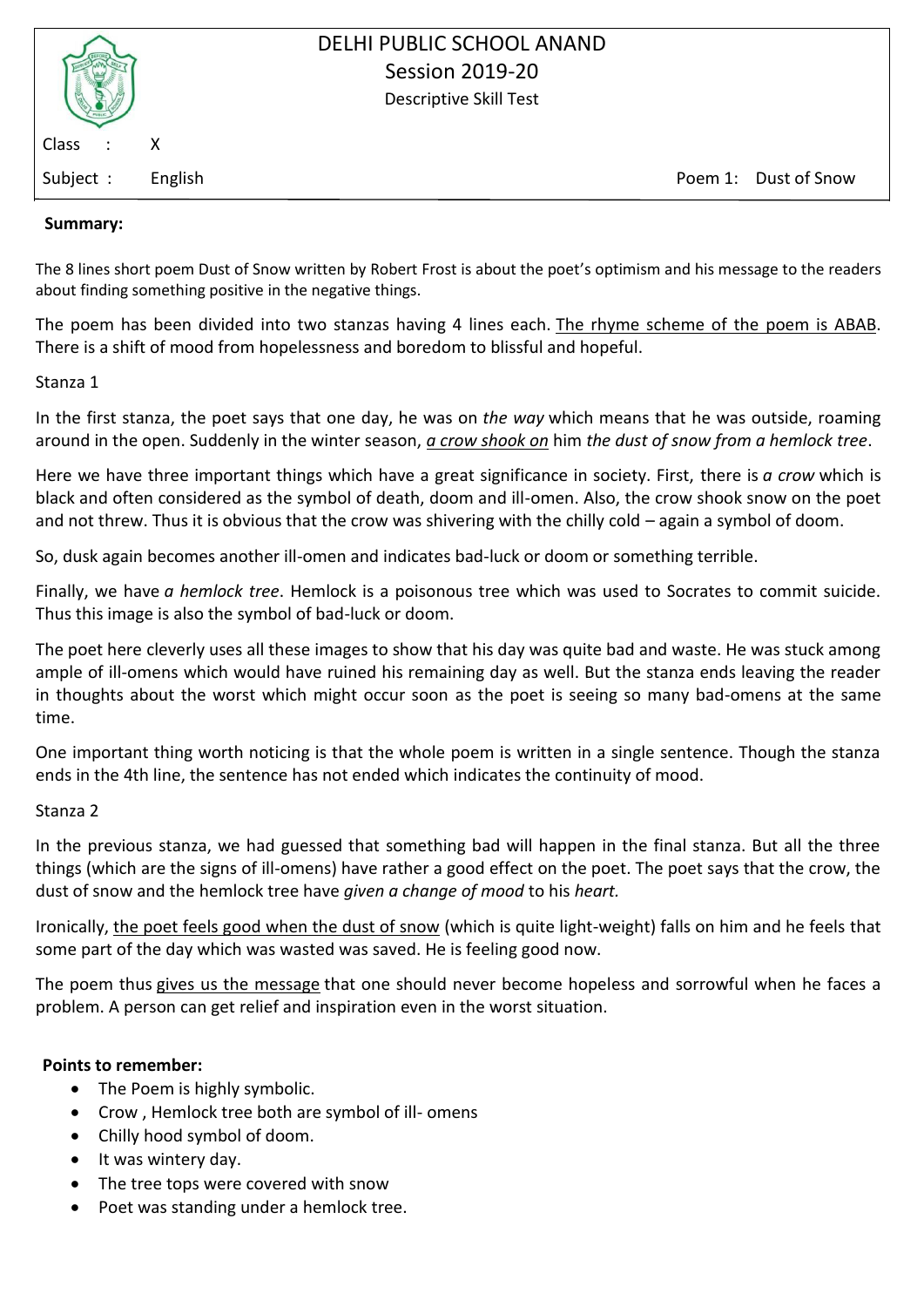## **Answer the following questions in brief**

- 31. How did the poet feel before the 'change of mood'? Why did he feel so?
- 32. Describe the scene of falling of the dust snow. What impact does it have on the poet?
- 33. Do you think that the poet presents a very bright side of the nature in the poem? Give reason.
- 34. What is the dust of snow?
- 35. Why does the poet say that he had 'saved some part of the day he had rued?
- 36. What happened when the dust of snow fell on the poet? How did crow come and sit on the tree?
- 37. What kind of tree it was?
- 38. How did the Poet feel in the end?
- 39. Why did the poet rue earlier?
- 40. Where was the Poet sitting?

## **Answer the following questions in detail**

- 6. Describe Lencho as farmer. How did the rain gladden his heart but the heavy hailstone that followed him a worried man?
- 7. What circumstances made Lencho write a letter to God? What does this act show about him?
- 8. Writing a letter to God for help, really shows not only the unshaken faith in God of the writer but also shows his utter simplicity and innocence. Comment.
- 9. Draw a character sketch of Lencho, the farmer in about 120-150 words.
- 10. Describe the ironical end of the story.

After a long vacation, your school is going to reopen in couple of days. write a dairy entry describing

your feeling about having to go to school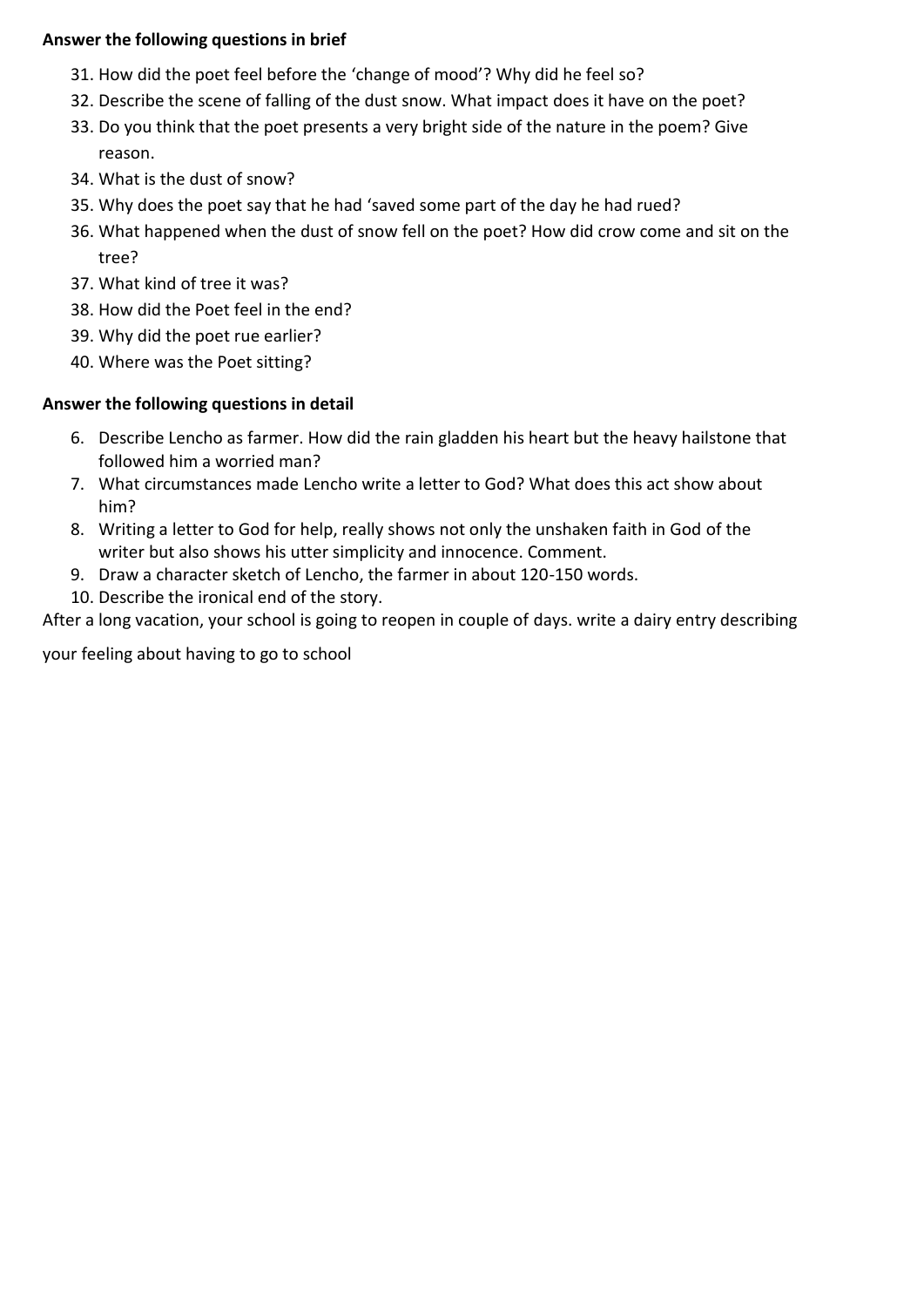

Subject : English Ch 2 : Fire and Ice

### **Summary:**

This short poet by Robert Frost is very meaningful and has very serious context with respect to the fate of the world. The author is analysing about the end of the world. It is for sure that this world along with all its creatures will be coming to an end.

The author provides and deals with two possible causes for the end of the world. Both the two reasons contrast each other and are equally opposite to each other. The two alternatives, which will, anyway become the reason for destructions are fire and ice.

Frost says that there is a never ending debate for which one of the two-fire and ice- will probably become the possible reason for the destruction of this entire world and the humanity.

On one side of the debate are people who are in favour of faire, that is, it will be the heat and the passion which will lead the humanity, the world to end. On the other side of the debate are those who favour ice and feel that it will be the 'ice' which will freeze the world. This can also be understood from a scientific meaning whereby the scientists analyzed the two reasons for the destruction of the world is either the fiery core or the ice age.

In other words, either the deep heat or fire under the earth beds will lead to natural calamities like volcanoes, earthquakes and tsunamis which will one day end the world or the melting of the ice from the snowy mountains due to global warming will shrink the world and one day the entire world will die of the icy water. But I feel that the poet is pointing more towards the emotional and sentimental side of the issue. As per him, fire denotes deep passion and the burning desire, while ice is highlighted for icy cold and hatred side of the emotions. He is favoring both the arguments to be equally valid. It is either the deep burning passion or the cold hatred jealousy factor which push people to walk on the path of destruction.

The poet is very much sure of this destruction of the humanity. He first talks about the destruction because of fire, and in case this fails, then ice will the world is full of hatred means the sweet love among people for each other has vanished, and this hatred will end humanity one day.

The author means that the love is full of passion for oneself and in this race of climbing up; people tend to hate each other. And the worst part is that these negative emotions are so strong that it surpasses the sweet relationships of love and humanity.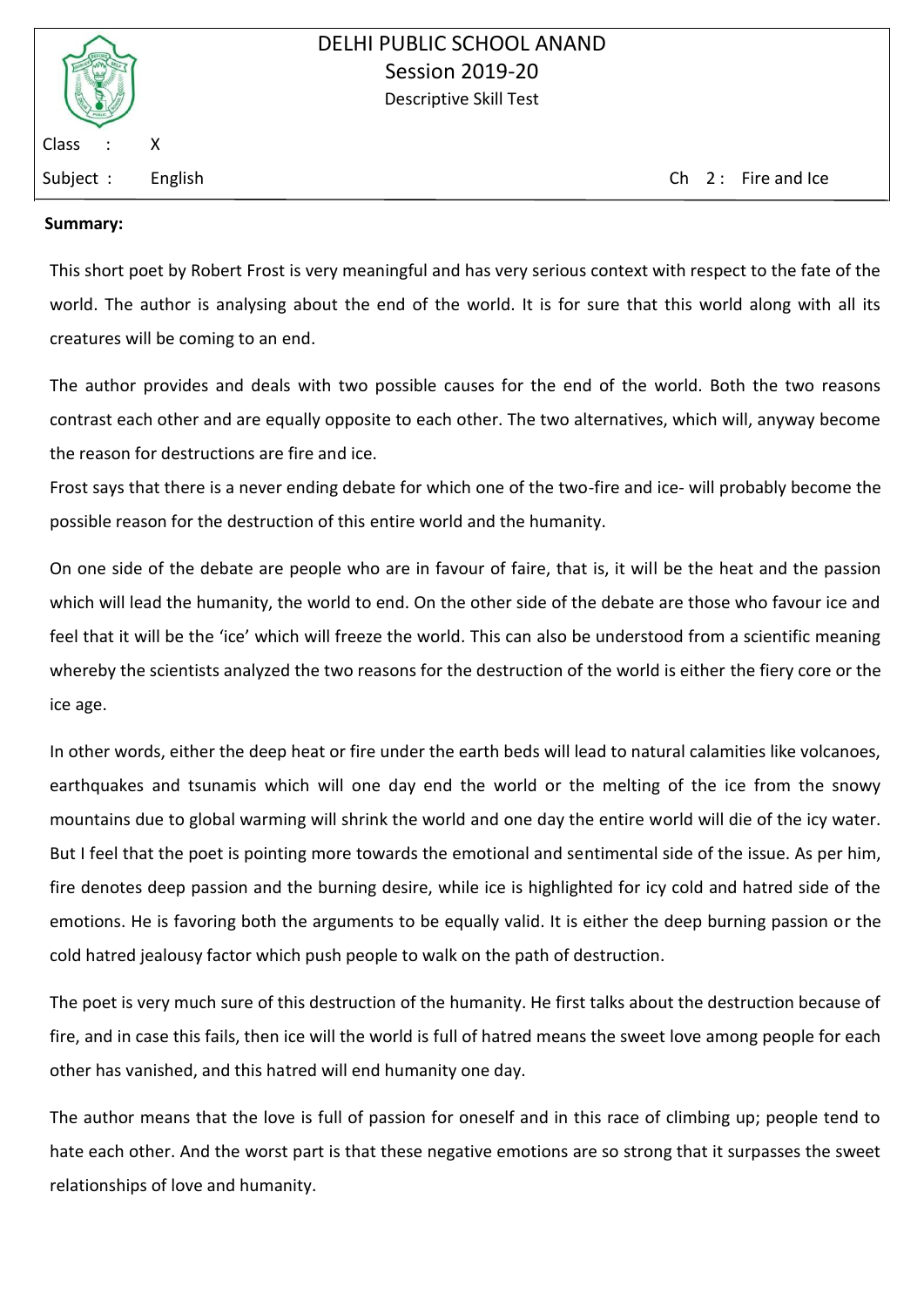## **Points to remember:**

- The poet feels that our world will come to an end.
- He is not very clear when the Earth will come to an end.
- He comes to a conclusion what the people say about the subject.
- Ice and Fire both are symbolic here.

## **Answer the following questions in brief**

- 41. What do some people say?
- 42. What do others say?
- 43. Whom does the poet supports?
- 44. What has to parish twice?
- 45. What does the poet know enough?
- 46. What is also great for destruction?
- 47. What does 'Ice' symbolises?
- 48. Will the world come to an end? What does the poet say in this regard?
- 49. What do people think about the end of the world? Who does the poet support? Why?
- 50. How does the poet 'know enough of hate? Where will this 'hate' lead to?

#### **Answer the following questions in detail**

11. What does the poet does want to convey through example of fire and ice two extreme of

human behaviour. Explain message of the poem in detail.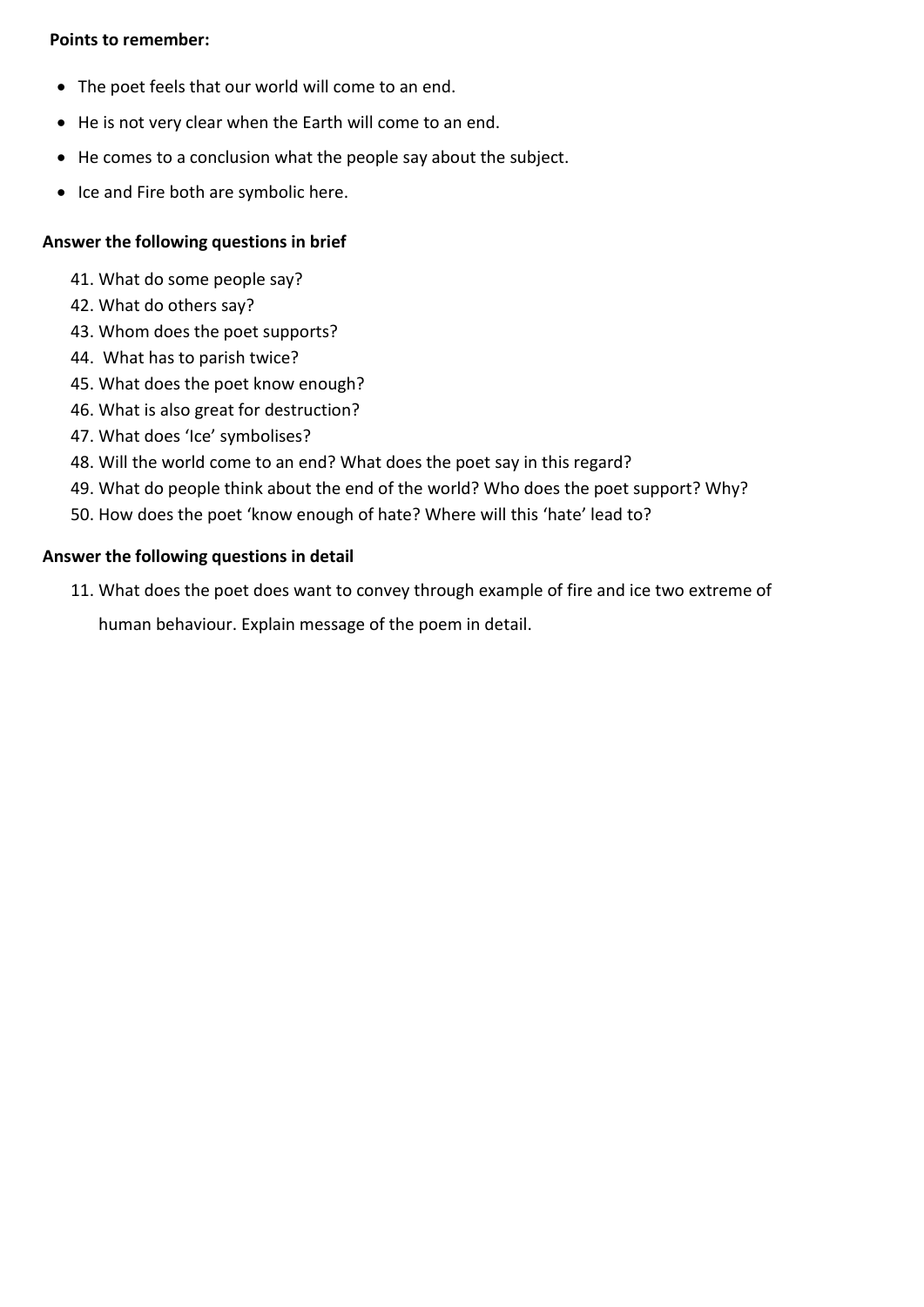# DELHI PUBLIC SCHOOL ANAND



## Session 2019-20

## **CLASS: X CHEMISTRY CHEMICAL REACTIONS AND EQUATIONS**

- 1. Give 5 examples each of physical and chemical changes that take place around us in our day to day life.
- 2. When a magnesium ribbon is burnt in air, what are the two observations that you make?
- 3. Write a balanced chemical equation to represent decomposition of lead nitrate on heating. What are brown fumes due to?
- 4. Make a list of at least 10 cations and 10 anions.
- 5. Taking help from the list prepared in Q4, write the chemical formulae of:

| (i) Barium chloride    | (ii) Sodium Sulphate       | (iii) Ammonium phosphate          |
|------------------------|----------------------------|-----------------------------------|
| (iv)Calcium hydroxide  | (v) Aluminium carbonate    | (vi) Magnesium hydrogen carbonate |
| (vii)Zinc sulphide     | (viii) copper (I) chloride | (ix) Potassium Bromide            |
| $(x)$ Lead nitrate     | (xi) Iron (III) oxide      | (xii) Sodium Oxide                |
| (xiii) Silver sulphide | (xiv) Calcium Fluoride     |                                   |

- 6. Write the following in the form of balanced chemical equations:-
	- (a) Calcium carbonate decomposes on heating to form calcium oxide and carbon  $-$  di oxide.
	- (b) When ammonium hydroxide is added to a solvent of iron (ll) Sulphate, a green ppt of iron (ll) hydroxide and ammonium Sulphate are formed.
	- (c) When a nail of iron is added to a solution of copper Sulphate, iron (ll) Sulphate and copper metal are formed.
	- (d) Zinc reacts with dil hydrochloric acid to form zinc chloride and hydrogen gas is liberated.
- 7. A chemical reaction which is both combination as well as exothermic, is used by us for white washing purposes. Write the equation for the same.
- 8. What is a decomposition reaction? Give 2 examples each of decomposition taking place due to heat, light and electricity.
- 9. How does a displacement reaction differ from a double displacement reaction? Give examples to explain.
- 10. Identify the type of reactions:

(a) 
$$
4Na + O_2 \rightarrow 2Na_2O
$$

- (b) Cu + 2AgNO<sub>3</sub>  $\rightarrow$  Cu (NO3) + 2Ag
- (c) FeSO<sub>4</sub>  $\frac{\Delta}{\Delta}$  Fe<sub>2</sub>O<sub>3</sub> + SO<sub>2</sub> + SO<sub>3</sub>
- (d)  $AgNO_3 + NaCl \rightarrow AgCl + NaNO_3$
- (e) CaO +  $CO<sub>2</sub>$   $\rightarrow$  CaCO<sub>3</sub>